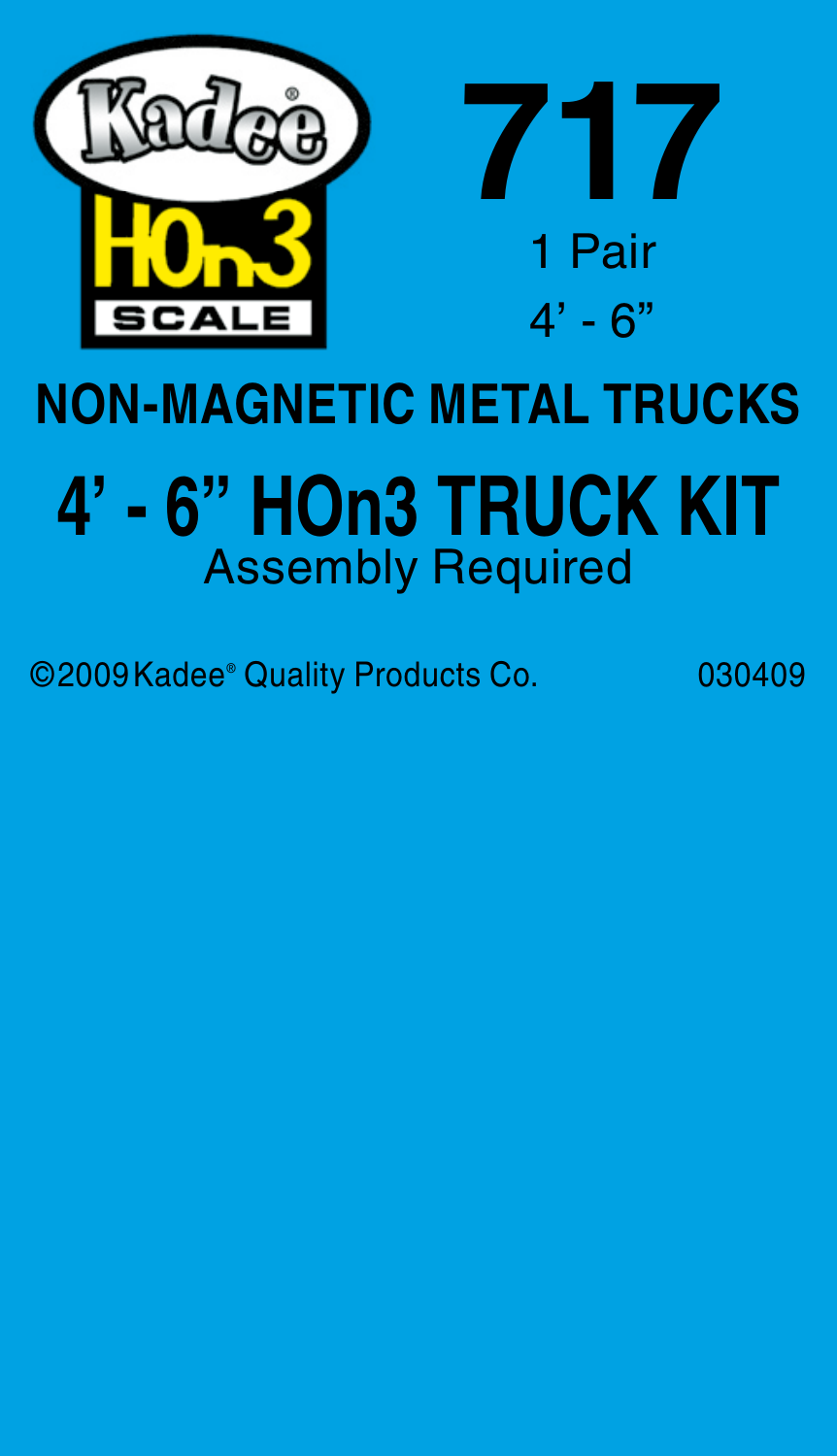Clean any flash from the spring plank and test for insertion into the truck side frame before starting to assemble the spring plank. Place the spring plank on the Kadee® #715 Assembly Jig with the pins through the eight spring retainer boss holes in the spring plank, Fig 1. Make sure the raised spring retainer bosses around the eight holes are visible in the up position. Use a #11 X-acto blade to open the holes if necessary. Push the spring plank down equally over the pins against the jig. Use a piece of balsa wood or some other soft material so not to damage the plank.

Very carefully clean the flash from the truck bolster. Make sure there are holes in the center of the eight spring retainer bosses on the bottom of the bolster. Also, clean any flashing from the inside of the large hole in the center of the bolster.

This next step must be done before assembly and will take some patience and practice. Insert the center bolster bearing (cone shaped plastic molding) in the center hole of the truck from the top with the small end entering first, Fig 1. Use the plastic sprue to help hold the bearing while inserting and then cut or break off the sprue. The flat portion of a screwdriver blade works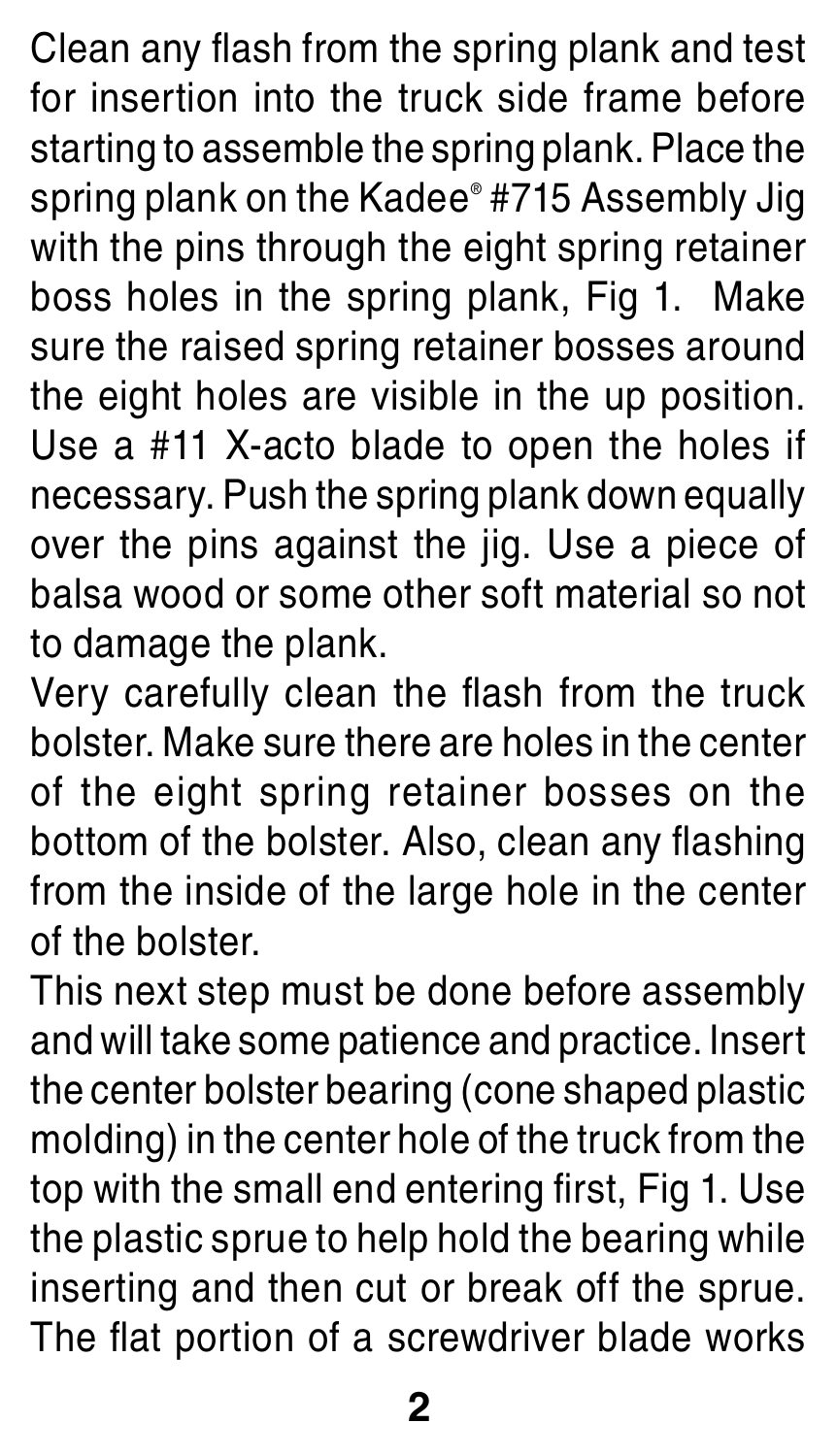well to push the bearing into place allowing the bushing to freely rotate.

Test trial fit the truck bolster in the sideframes. Note the mating surfaces and carefully remove any flash from interfering with the movement of each of the parts. Be careful not to remove too much material but only enough for the smooth movement of the parts. Also, clean any flash from the other parts of the sideframes at this time.

For this step you may want to place the Kadee® #715 Narrow Gauge Truck Assembly Jig into a shoe box or similar container to help contain any springs that may take flight. Use the Kadee® #241 "Dual Tool" to handle the springs. It is easier to capture the spring when it is against the inside bottom corner and side of the box. Insert the spring pic in between the 1st and 2nd loop of the spring. With the spring captured, place it into one of the pins of the jig and press it down against the spring plank, Fig 1. With the spring in place on the pin, place your finger on top of the spring and remove the spring pic. Gently remove your finger. Do this with all eight pins.

Fit the truck bolster onto the top of the pins so that the tips of the pins enter into the holes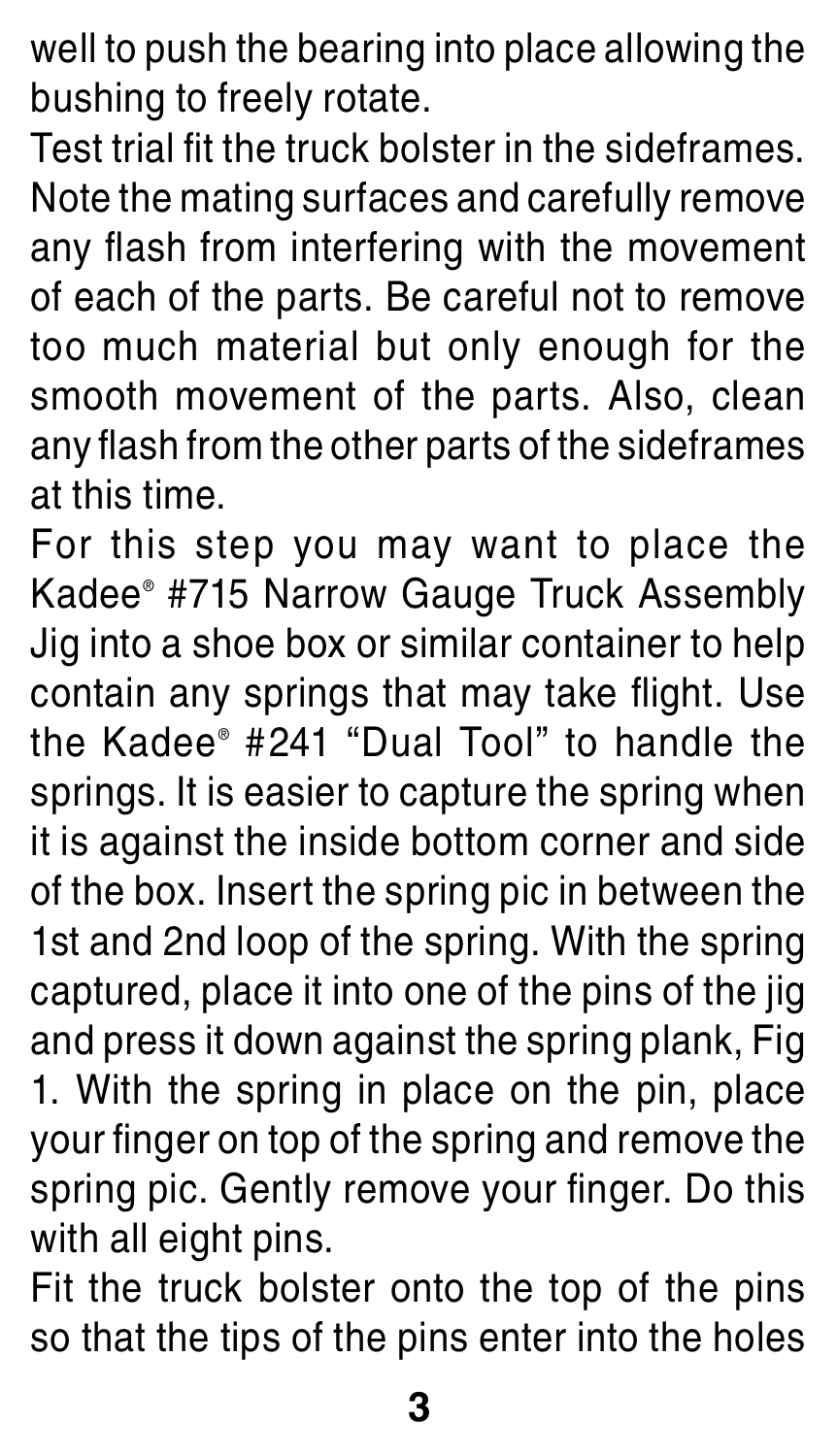on the bottom of the truck bolster. Use a pair of Kadee® #1020 Tweezers to hold the spring plank and the truck bolster together. Place the tweezers at the center over the bolster bearing and the spring plank's center hole, Fig 2. At this point do not hold the tweezers at the rear but rather at the front, close to the bolster and spring plank, insuring that the assembly remains together. To remove the assembly from the jig, use an X-acto or pocket knife to move the ends of the spring plank upward and from off the pins. Do this gently, working both ends up alternately until the bolster and spring plank are closed together with the springs completely allowing it to be easily removed from the Jig.

This assembly should have the ends of the bolster and the spring plank even with each another. Care must be taken to prevent the bolster and spring plank from twisting sideways from each other by the springs. Gently skew or shift these two parts in opposite directions lengthwise so the bolster is out a little further on one end then the spring plank, Fig 3-A. This action will expose the end of the bolster so that the truck bolster can be slipped into the tilted truck sideframe opening. Check the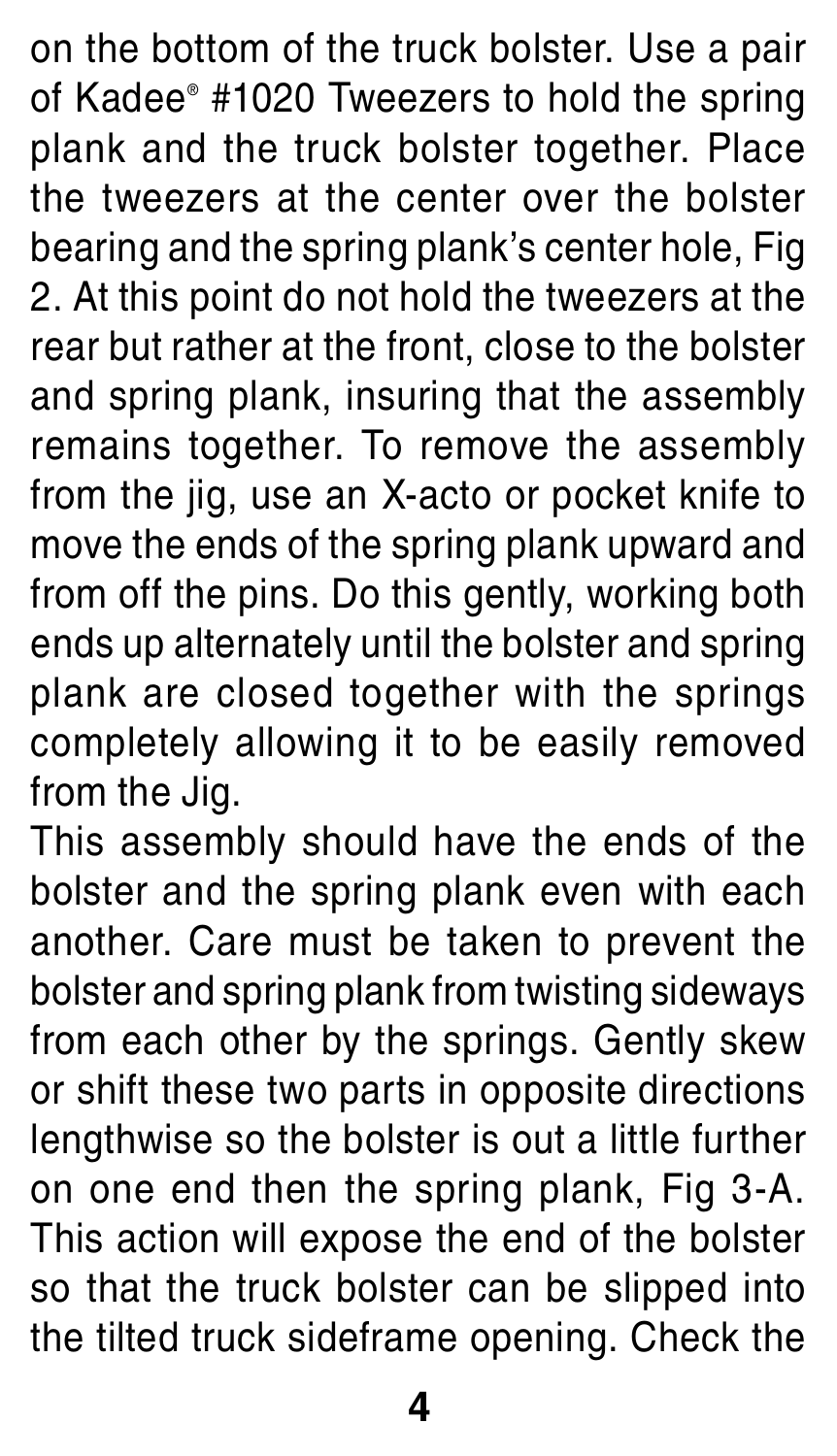sideframe, the wheel axle cone holes should be facing inward. Gently slide the plank back even with the truck bolster inserting the spring plank into the truck sideframe. It will be necessary to squeeze the springs tighter to do this, Fig.3-B. (Note: the wheels will be inserted later). Repeat the process for the installation of the second sideframe, Fig. C & D.

After both sides are completed remove the tweezers, Fig. D & E. Check to see that the spring plank is setting flat in the bottom of the sideframe opening. Check also to make sure that the bolster moves freely up and down and will flex easily.

The wheels can now be inserted. Rotate or twist the side frames about the bolster axis in opposite directions enough to allow the axle cones to be inserted in the cones in the back of the sideframe journal boxes. Bring the sideframes back even and repeat the process for the other axle. Doing one at a time will make the process easier.

Test roll the trucks. They can be painted or weathered to match the look of the railroad being modeled. Do not paint the wheel treads.

Clean all the flash from the car body bolster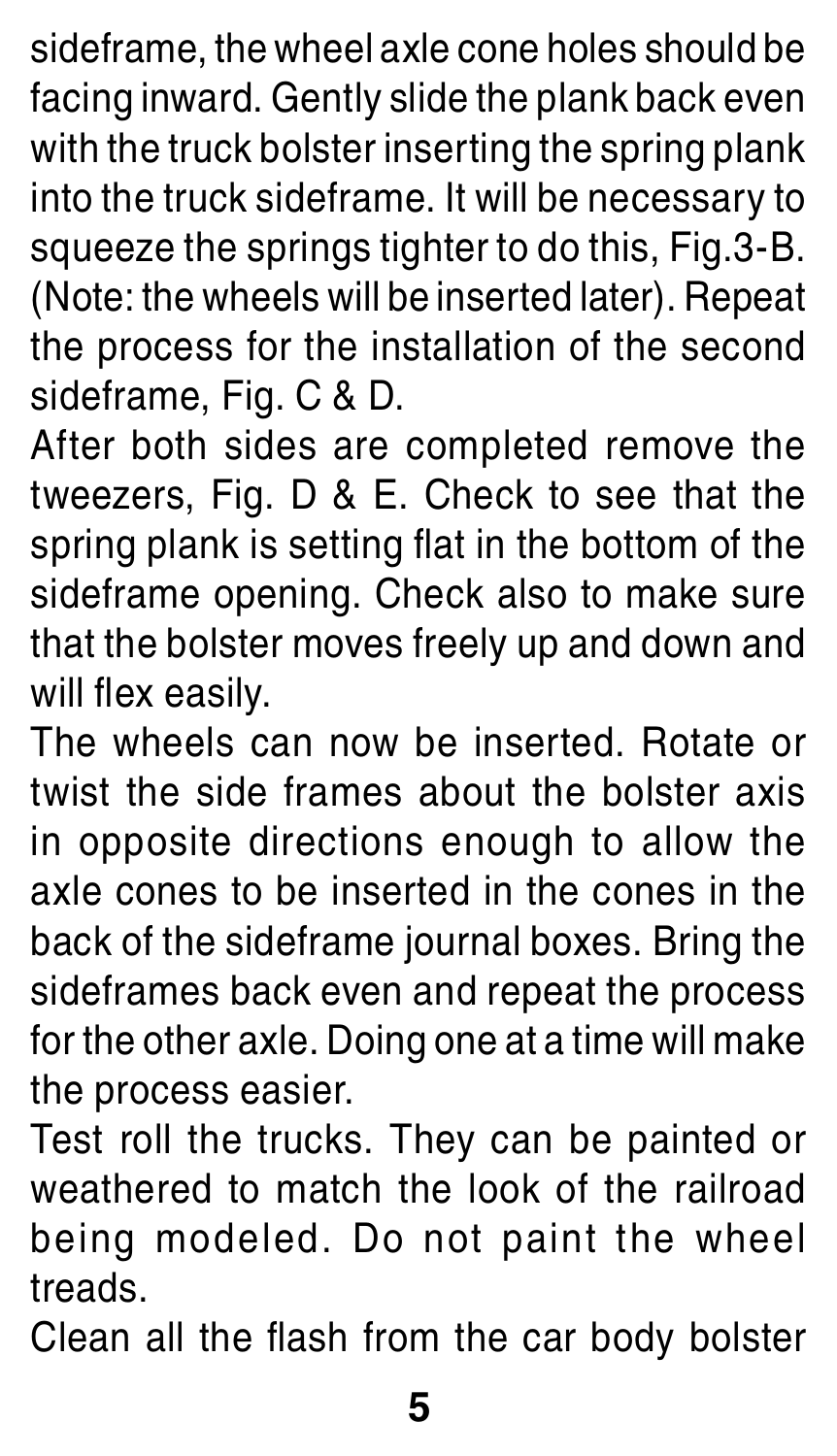and attach to the underframe of the car. While supporting the truck body bolster with your finger and thumb, press the plastic bushing in the bolster on to the pin on the car body bolster. If the car body bolster is not used, use a pin, small brad or wire of the same diameter mounted in the substituted body bolster for mounting the trucks either by pressing the truck on the pin or pinning the truck on with a pin into the car bottom.

For best results, add a touch of **Kadee ® # 231 Greas-em** to bolster openings in side frames and to wheel axle cones.



**6**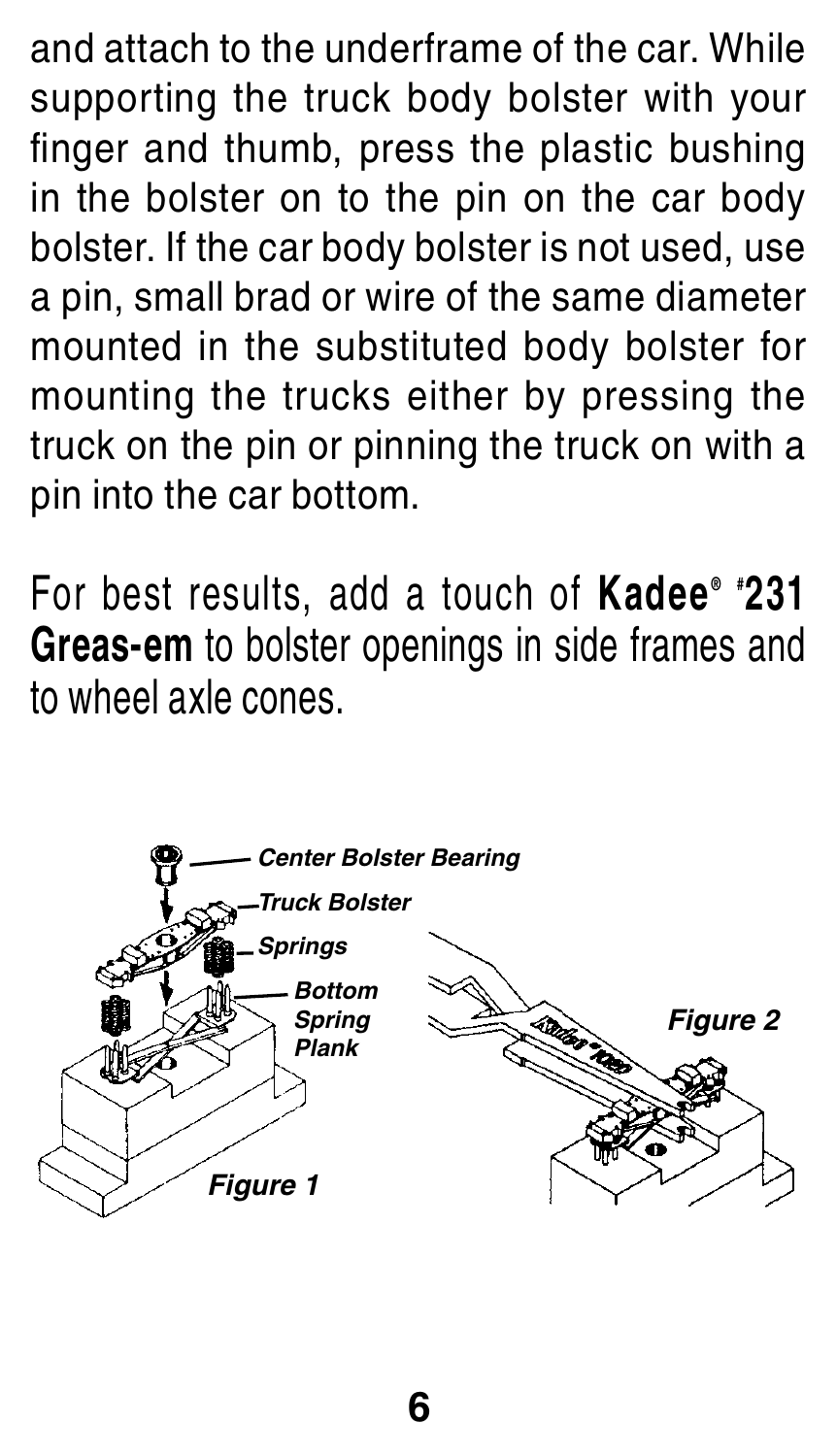